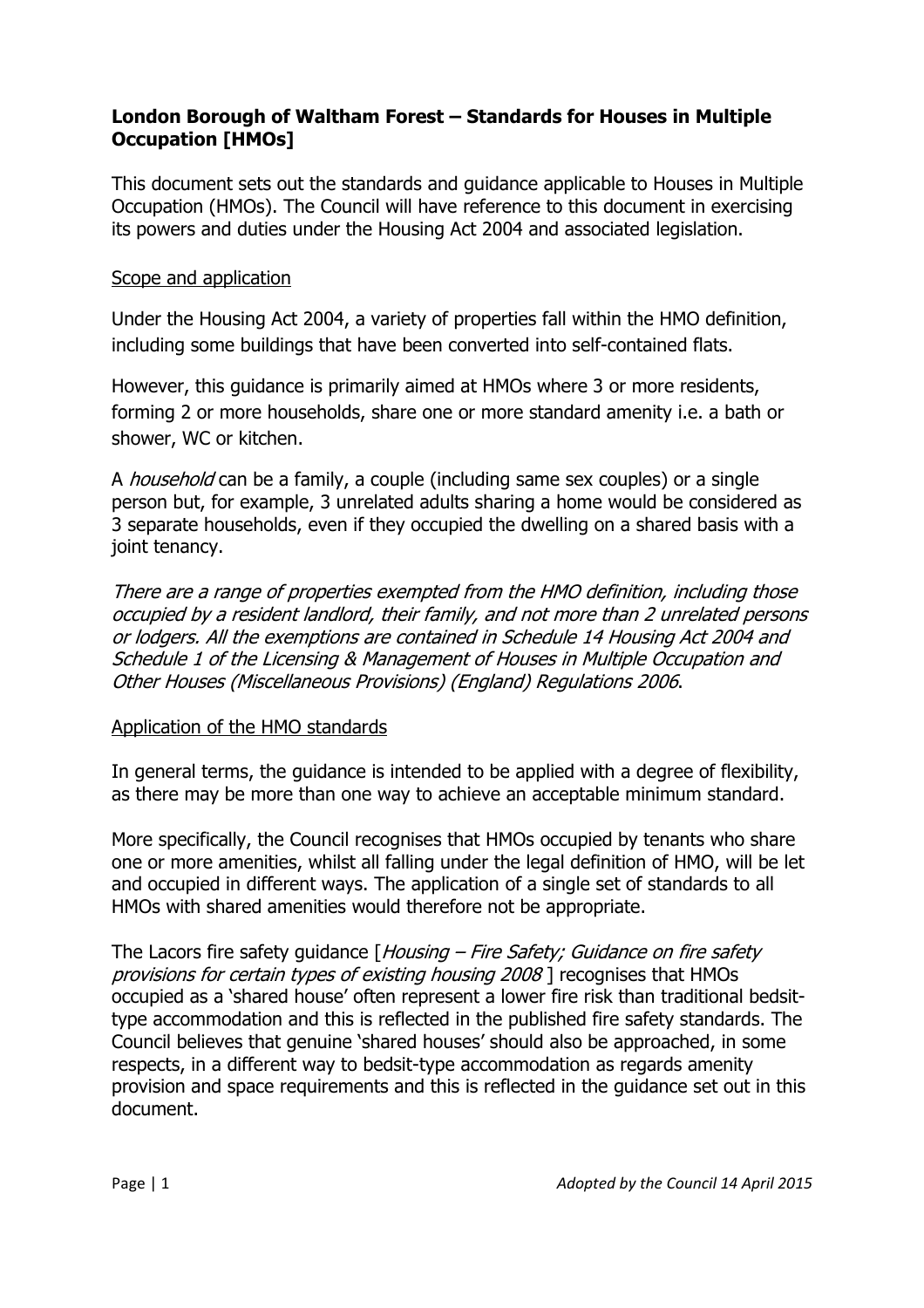# Shared House HMO

There is no legal definition of a 'shared house' but, for the purposes of this guidance, shared houses [or flats occupied on a similar basis] are described as HMOs where the whole property has been rented out by an identifiable group of sharers such as students, work colleagues or friends as joint tenants. Each occupant would normally have their own bedroom but would share the kitchen, dining facilities, bathroom, WC, living room and all other parts of the house. All the tenants will have exclusive legal possession and control of all parts of the house, including all the bedrooms.

There is normally a significant degree of social interaction between the occupants and they will, in the main, have rented out the home as one group. There is a single joint tenancy agreement. In summary, the group will possess many of the characteristics of a single family household although the property is legally an HMO.

Shared houses will themselves vary in nature. For example, some shared homes will have both shared dining space and a separate living room, whilst in others shared dining and living space will be very limited.

Allowed variations from the bedsit-type HMO standards will therefore vary depending on the circumstances of each shared house but, in general terms:

- Bedroom sizes may be smaller in shared houses where the residents have access to suitable and sufficient additional shared dining and/or living space
- The requirement for separate food storage facilities for each person in a shared home may not be a necessary requirement

Further guidance may be found in the standards set out below

# **Standards for bedsit-type accommodation**

For the purpose of this guidance, bedsit-type accommodation is HMO accommodation that does not fall within the shared house HMO definition

Space Standards for Sleeping Accommodation

| Number of occupiers | Where kitchen facilities<br>provided in a separate room | Where kitchen facilities<br>provided in the same room |
|---------------------|---------------------------------------------------------|-------------------------------------------------------|
| One                 | $8.5$ sq. m                                             | $13$ sq. m                                            |
| Гwо                 | $13$ sq. m                                              | $18$ sq. m                                            |

A maximum of two people are permitted to share a room for sleeping **irrespective of age**. If there are two occupiers, they must be living together as partners, family members or consenting friends. A room shared by more than two people would be considered to be overcrowded, and may be the subject of enforcement action.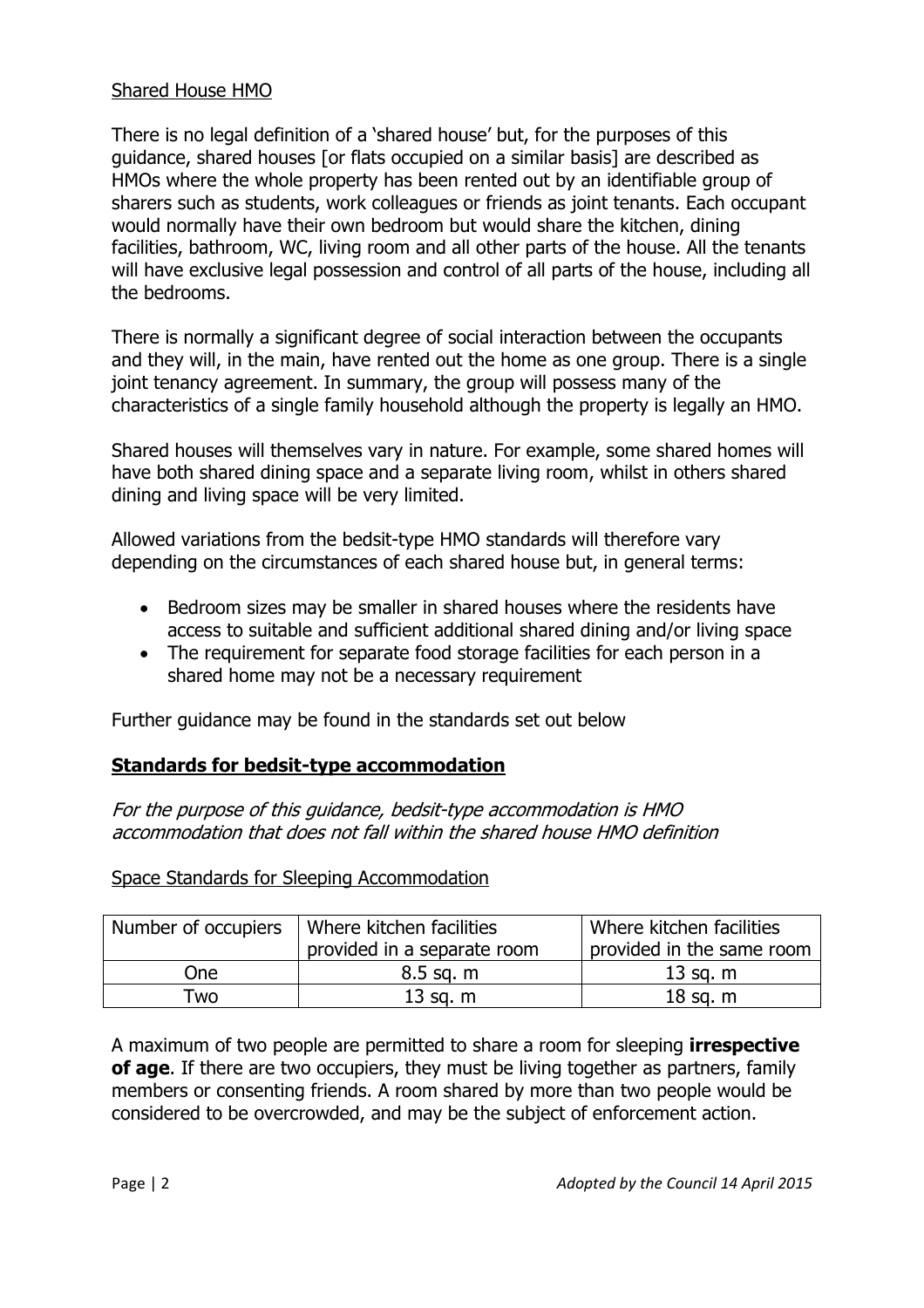A room used for sleeping must not be shared by people of the opposite sex who are 10 and over, unless they are married or living together as husband and wife.

When measuring the size of the room and assessing usable space, the shape of the room should be taken into account as well as the total floor area.

Space taken up by fitted units are counted in the floor area calculation, but chimney breasts, lobbies and en-suite bathroom or shower rooms are not.

Rooms must have a minimum floor to ceiling height of at least 2.14 m over 75% of the floor area. Any floor area where the ceiling height is less than 1.53 m is disregarded.

### Kitchen Facilities

Kitchen facilities should be no more than one floor away from the letting. Where this is not practicable, a dining area of a size suitable for the number of occupiers should be provided on the same floor as, and close to, the kitchen.

Kitchens must be of an adequate size and shape to enable safe use of food

| Number of persons sharing | Minimum Room Size [square metres] |
|---------------------------|-----------------------------------|
| Up to 3                   | 5.5                               |
| 4 or 5                    | 7.5                               |
| 6 or 7                    | 9.5                               |
| $8 \text{ to } 10$        | 11 5                              |

Where all or some of the lettings within the HMO do not contain cooking facilities, they must be provided for sharing with other households. There should be one full set of facilities per 5 persons sharing, irrespective of age.

Some flexibility may be considered in well-managed properties where there are 6 or 7 persons, subject to a risk assessment carried out by the local authority.

Where there are  $8 - 10$  persons, either an additional full set of cooking facilities must be provided, or additional facilities must be provided in an appropriate number of individual lettings where the room is large enough. If two sets of facilities are in the same shared kitchen, each set must be separated and in distinct areas of the room.

Kitchen facilities where provided in a bedsit should be sited remote from the entrance door. The cooker should not be situated below a window.

A kitchen must not be the sole access to a room used for sleeping and must not be installed in a hallway.

A humidistat-controlled mechanical extractor must be provided where there is inadequate natural ventilation by means of a window. Newly converted kitchens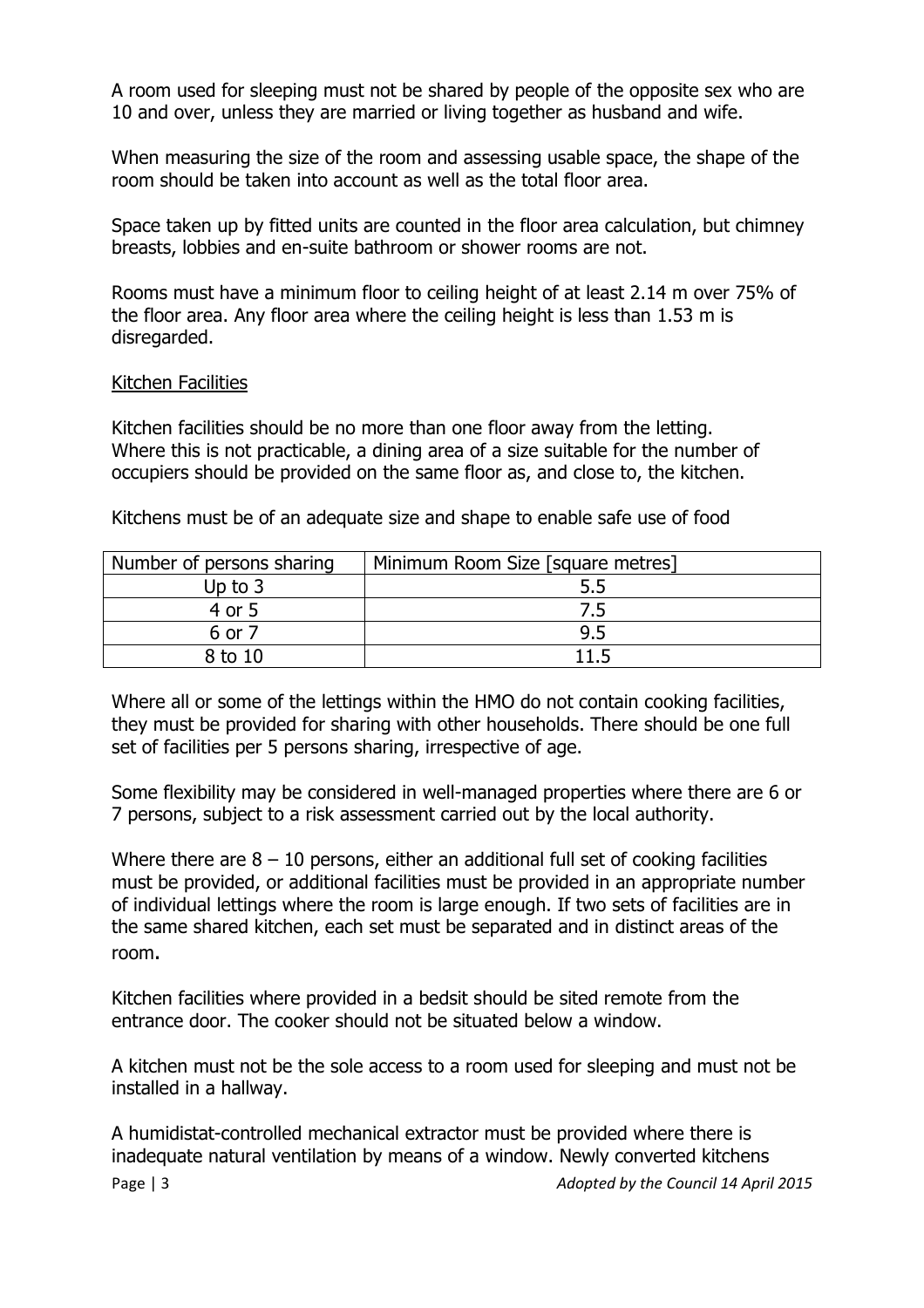must have a mechanical extractor regardless of whether there is an openable window.

With the exception of an extractor hood, fixtures and fittings are not to be directly located above cooking appliances.

Sufficient refuse storage to be provided adequate for the number of occupiers.

A set of cooking facilities is comprised as follows:

| <b>Number of</b> | <b>Facilities</b>         | <b>Specifications</b>                                                                                                                                                                                                                    |
|------------------|---------------------------|------------------------------------------------------------------------------------------------------------------------------------------------------------------------------------------------------------------------------------------|
| <b>Occupiers</b> |                           |                                                                                                                                                                                                                                          |
| Up to 5          | Cooker                    | Cooker with a 4-ring hob, oven and grill<br>[a cooker with a 2-ring hob permanently and<br>safely installed on a fixed worktop may be<br>allowed within single person bedsits only]                                                      |
| 6 or 7           |                           | Four-ring hob, oven and grill and an<br>additional combined microwave oven and<br>grill                                                                                                                                                  |
| Up to 5          | Sink/Drainer              | 1000mm sink/drainer set on a base unit,<br>provided with a constant supply of hot and<br>cold water and properly connected to the<br>drainage system                                                                                     |
| 6 or 7           |                           | A double sink/drainer installed as above or<br>A single sink/drainer plus a dishwasher                                                                                                                                                   |
| One household    |                           | 1000mm x 600mm worktop, fixed at an<br>appropriate height and made of suitable<br>impervious material                                                                                                                                    |
| Up to 5          | Worktop                   | The equivalent of 2000mm x 600mm<br>worktop space provided and fitted as above                                                                                                                                                           |
| 6 or 7           |                           | The equivalent of 2000mm x 600mm<br>worktop space provided and fitted as above,<br>plus additional space for extra appliances                                                                                                            |
| All              | Splashback                | 300 mm tiled Splashback or its equivalent to<br>be provided to the sink/drainer, worktop and<br>any cooker without an integral Splashback.                                                                                               |
| Up to 5          | <b>Electrical Sockets</b> | One suitably located electrical socket for<br>each dedicated appliance such as a cooker,<br>refrigerator and washing machine. In<br>addition, 4 sockets (in either double or single<br>combinations) to be provided above the<br>worktop |
| 6 or 7           |                           | As above plus an additional 2 sockets                                                                                                                                                                                                    |
| All              | Floor covering            | Impervious and washable floor covering to<br>cover the floor area of the kitchen                                                                                                                                                         |

Page | 4 *Adopted by the Council 14 April 2015*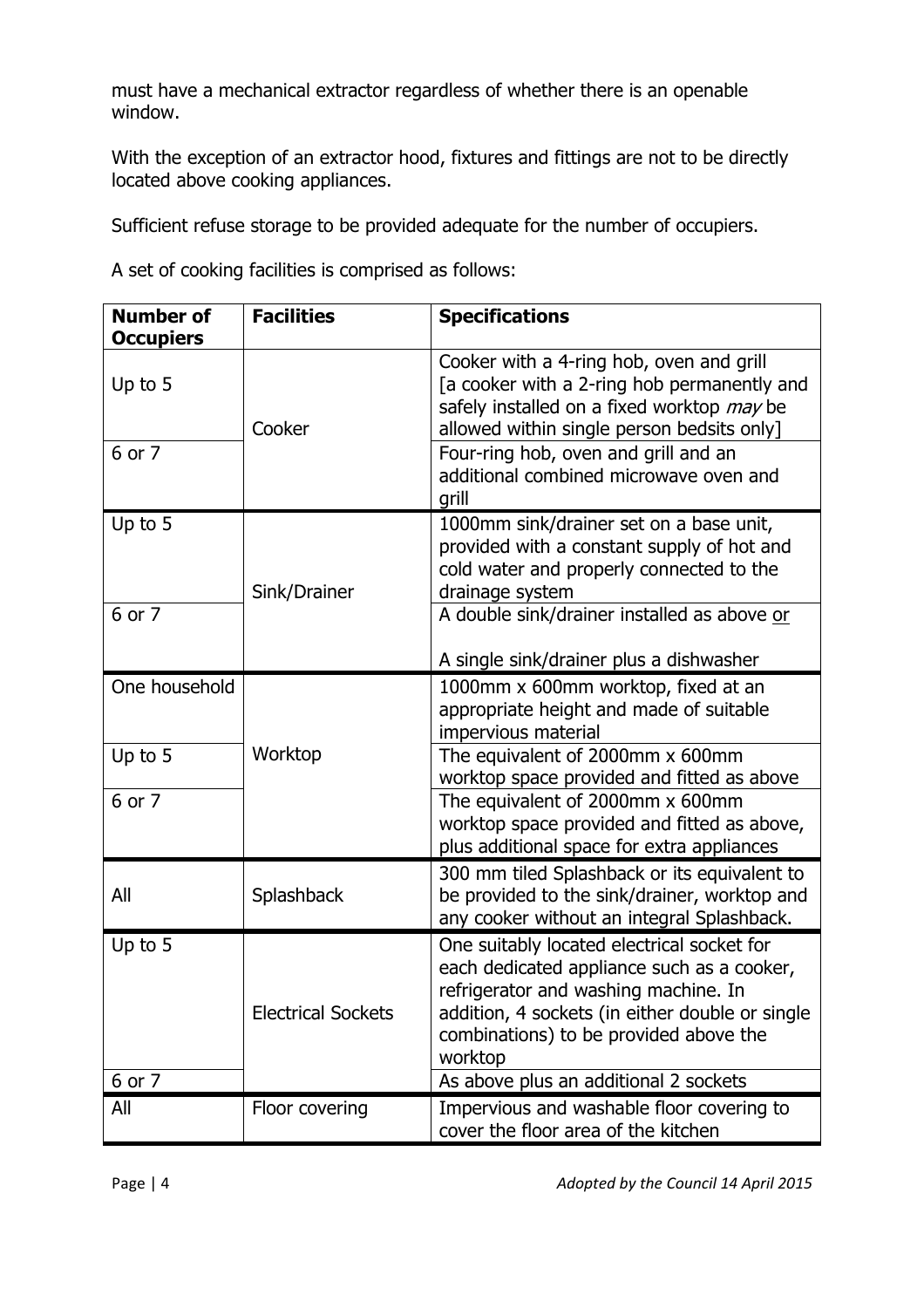| Per household | Food storage<br>cupboard<br>Must be secure and<br>provided for a<br>specific household if<br>provided within<br>shared kitchen | One double wall cupboard [1000mm wide]<br>or one single base cupboard [500mm wide]<br>per household - may be provided within<br>bedsit or within shared kitchen<br>The base unit below the sink/drainer is not<br>acceptable for food storage |
|---------------|--------------------------------------------------------------------------------------------------------------------------------|-----------------------------------------------------------------------------------------------------------------------------------------------------------------------------------------------------------------------------------------------|
| Per household | Refrigerator                                                                                                                   | A small fridge freezer where provided within<br>lettings                                                                                                                                                                                      |
| Up to 5       | A suitable<br>Refrigerator for<br>each household is<br>the preferred                                                           | Where provided in a shared kitchen,<br>equivalent of 2 worktop height refrigerators<br>both with freezer compartments, or 1<br>worktop height fridge and 1 worktop height<br>freezer                                                          |
| 6 or 7        | option. Should be<br>secure or provided<br>for a specific<br>household if<br>provided within<br>shared kitchen                 | As per shared kitchen for up to 5 persons,<br>plus the equivalent of an additional worktop<br>height refrigerator with freezer compartment                                                                                                    |

# Personal washing and WC facilities

Bathrooms and WC's should normally be within one floor of lettings and, where shared, must be accessible from a common area.

WC's and bath/shower rooms must be fitted with a suitable and functioning lock and all room surfaces must be impervious and readily cleansable.

Bath/shower rooms and WC's must be adequately ventilated, and bath and shower rooms must be adequately heated, such as by radiator, wall-mounted convector or fan heater, or under floor heating. Electric bar heaters are not permitted. In newly provided bathrooms, a mechanical extractor must be installed in addition to any openable window.

Where only one bathing facility is provided in the premises, it must be a bath, preferably equipped with a fixed overhead shower. A fixed shower rail and curtain must be installed.

Where a shower cubicle is provided, it must be of a sufficient size that the user can bathe and dress without injury [minimum size 1600mm x 900mm for single-purpose shower room].

Separate WC compartments are required to be a minimum of 1300 x 800mm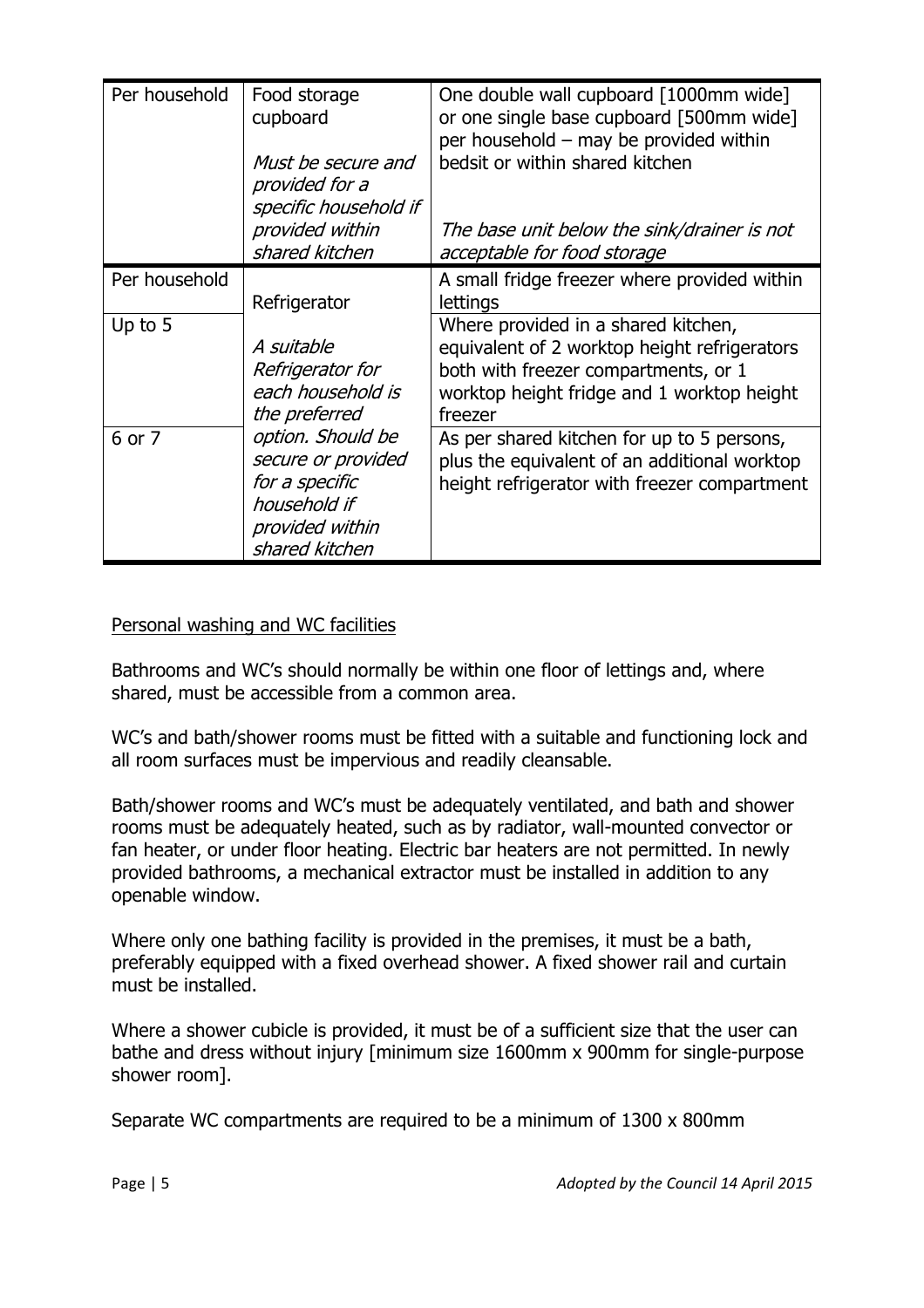Windows to bathrooms and WCs are to be glazed with obscured glass.

The facilities must be adequate for the number of occupiers, and the following guide should be followed when determining the adequacy of the provision. External WC's are not counted.

Those persons having exclusive use of a bath/shower or WC will be discounted when calculating the level of shared facilities required

| <b>Number of</b> | <b>Facilities</b>                                                                                                                                                                                                  | <b>Specifications</b>                                                                                                                                           |
|------------------|--------------------------------------------------------------------------------------------------------------------------------------------------------------------------------------------------------------------|-----------------------------------------------------------------------------------------------------------------------------------------------------------------|
| occupiers        |                                                                                                                                                                                                                    |                                                                                                                                                                 |
| Up to 5          | 1 bath with wash hand<br>basin                                                                                                                                                                                     | Standard size bath [minimum<br>1700mm x 700mm] with minimum<br>450 mm Splashback                                                                                |
|                  | At least 1 WC. The WC<br>should, wherever possible,<br>be in a separate<br>compartment from the<br>bathroom but may be<br>within the bathroom if up                                                                | Full-size wash hand basin<br>$\lceil$ minimum 500mm x 400mm $\rceil$ with<br>tiled Splashback.<br>Both to have constant supply of hot                           |
|                  | to 4 persons<br>accommodated                                                                                                                                                                                       | and cold water.                                                                                                                                                 |
|                  | Where 5 persons<br>accommodated, and<br>cooking facilities [including<br>a sink] are not provided to<br>each letting, wash hand<br>basins should be provided<br>within each letting,<br>wherever this is practical | If the WC is separate, it must have<br>an additional wash hand basin<br>[which does not need to be full-<br>sized] & tiled Splashback within the<br>compartment |
| 6 to 10          | 2 bathrooms with<br>wash hand basins in each<br>One of bathrooms<br>must contain bath,<br>and the other a<br>shower which may be a<br>fixed over bath<br>type                                                      | As above but at least 2 sets of<br>bathroom/WC amenities are<br>required                                                                                        |
|                  | At least 2 WCs, at least<br>one of which should be in<br>a separate compartment<br>from a bathroom<br>Where cooking facilities                                                                                     |                                                                                                                                                                 |

Page | 6 *Adopted by the Council 14 April 2015*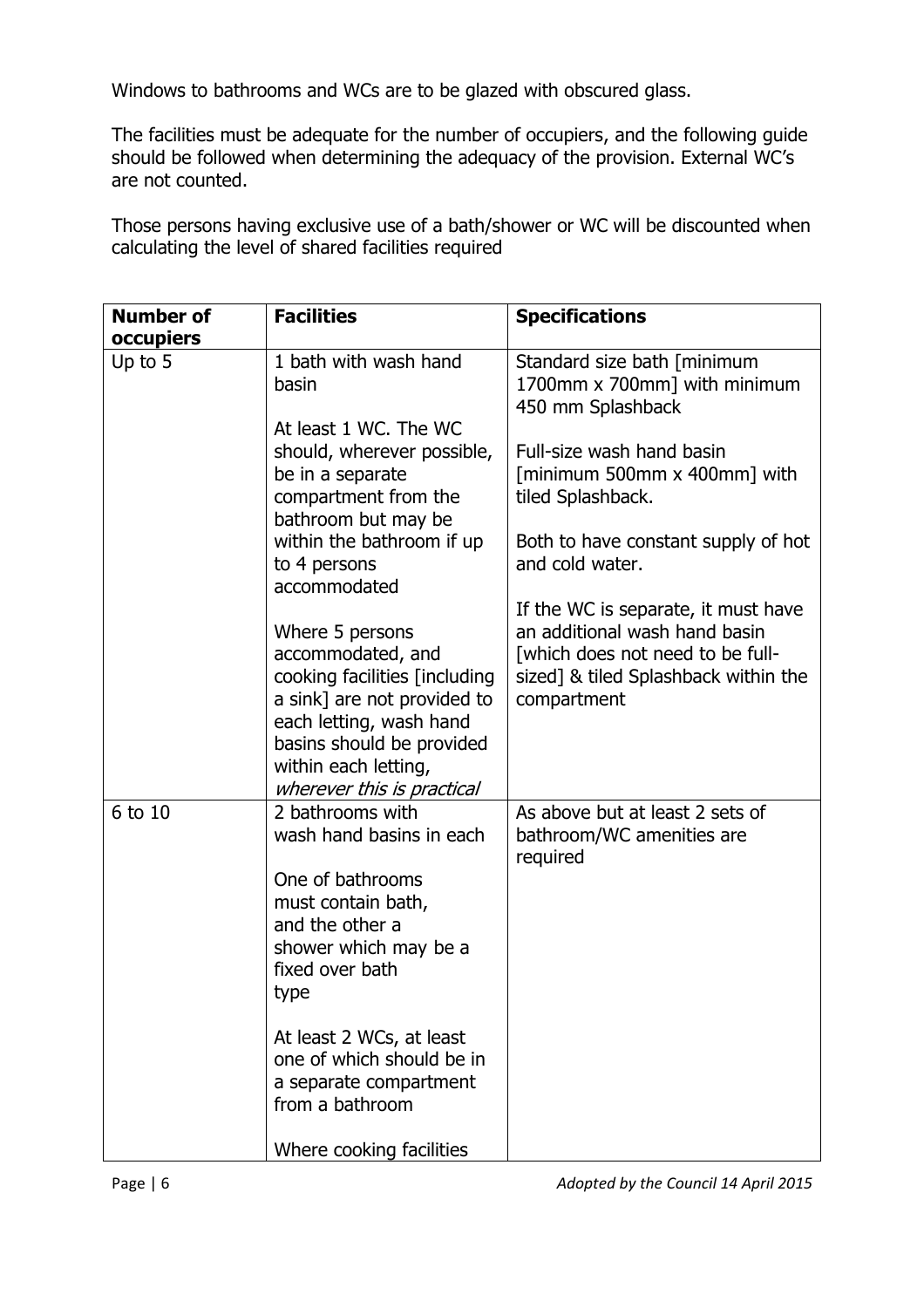|              | [including a sink] are not<br>provided to each letting,<br>wash hand basins should<br>be provided within each<br>letting, wherever this is<br>practical                                                                                                                                                                                                      |                                                                                       |
|--------------|--------------------------------------------------------------------------------------------------------------------------------------------------------------------------------------------------------------------------------------------------------------------------------------------------------------------------------------------------------------|---------------------------------------------------------------------------------------|
| More than 10 | An additional set of<br>bathroom and WC<br>amenities for every 1 to 5<br>persons accommodated<br>At least 50% WCs to be in<br>compartments separate<br>from bathrooms<br>Where cooking facilities<br>[including a sink] are not<br>provided to each letting,<br>wash hand basins should<br>be provided within each<br>letting, wherever this is<br>practical | 11-15 persons $-3$ sets of facilities<br>16-20 persons $-4$ sets of facilities<br>etc |

# **Standards for shared house HMO accommodation**

Space Standards for Sleeping Accommodation

Where shared house type HMOs are provided with suitable shared dining and/or living space, the following space standards will apply:

| Number of occupiers | Minimum room size [square metres] |
|---------------------|-----------------------------------|
| One                 | 6.5                               |
| Гwо                 |                                   |

Where the residents occupying a shared house type HMO do not have access to suitable dining and/or living space, the bedsit-type space standards will apply in determining minimum bedroom sizes

Where a communal living room is provided [in addition to any space that is required for shared kitchen and dining] it should normally be at least 13 square metres for a 3 person shared house, plus 1 square metre added for every additional person thereafter.

If dining facilities are combined with the living room, the room should be at least 14 square metres for 3 people, plus 1 square metre for every additional person thereafter.